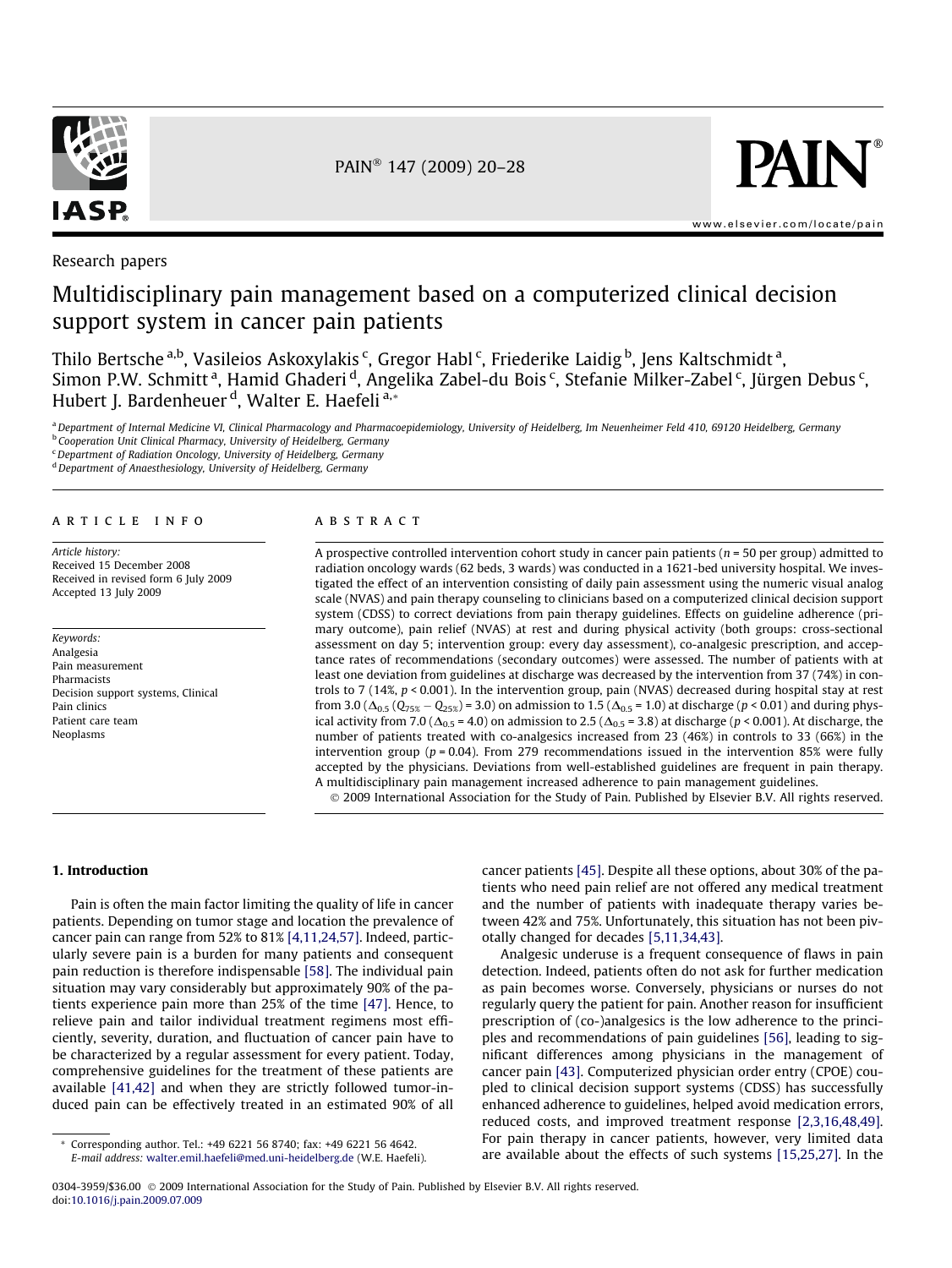past, computerized systems often lacked proper integration into daily routine and failed to reach positive outcomes at the patient level [\[20\]](#page--1-0).

Today, a substantial body of evidence is available about the practice of chronic pain assessment [\[18\].](#page--1-0) Controlled trials, however, investigating concepts that combine pain assessment with evidence-based therapeutic recommendations are scarce [\[39,54\].](#page--1-0) We, therefore, aimed to evaluate the impact of an overall concept concurrently assessing pain and suggesting treatment or treatment modifications for patients suffering from chronic cancer pain. To standardize the intervention, the management was based on a newly developed CDSS and aimed at improving adherence to guidelines.

## 2. Patients and methods

## 2.1. Patients

After approval of the study protocol by the Ethics Committee of the Medical Faculty of the University of Heidelberg consecutive patients fulfilling the following inclusion criteria were enrolled after written informed consent was obtained. Patients with treated or untreated cancer pain who were admitted to one of three radiation oncology wards (62 beds in total) of a 1621-bed university hospital were invited to participate. For inclusion, they had to be 18 years or older and able to communicate adequately (no physical and mental restrictions, sufficient language skills). Previous or ongoing analgesic therapy was allowed except patient controlled analgesia (PCA) via infusion pumps because these patients were managed directly by experts of the hospital's center for pain medicine.

#### 2.2. Computerized clinical decision support system (CDSS)

An expert panel consisting of palliative care anesthesiologists, pharmacists, experts in medical informatics, and clinical pharmacologists developed a new CDSS in an eight-step procedure: (i) An algorithm for cancer pain therapy was developed by a senior pharmacist to cover up-to-date pain therapy. The algorithm followed the guideline of pain management of the Drug Commission of the German Medical Association which is based on the wellknown three-step WHO guideline including also the detailed suggestions for the treatment such as the use of co-analgesics and supportive medicines [\[28,30,37,42,55\]](#page--1-0). Additionally, recommendations were given when to refer to the local pain center. It also included pertinent information from product information sheets (drug label) of the pharmaceutical companies approved by the legal authorities [\[13\].](#page--1-0) (ii) The algorithm was evaluated for appropriateness by a senior anesthesiologist specialized in palliative care. (iii) Potential inconsistencies were discussed in three meetings and a revised version was developed. (iv) The algorithm was then transferred into a CDSS. (v) The system was evaluated in the center for pain management during regular patient consultations by physicians specialized in pain therapy (pilot study). (vi) Modifications were discussed with the users and the head of the center and integrated into the system if appropriate. (vii) The system was verified by a senior clinical pharmacologist for pharmacological accuracy of its content with a particular focus on dosage recommendations for specific patient groups. (viii) After conducting final modifications in the system this version was activated for the main study. The CDSS and the general structure of the underlying algorithm are shown in [Figs. 1 and 2.](#page--1-0)

The final system was based on the WHO principles for good pain therapy (e.g. ''by the mouth, by the clock, by the ladder") adjusted to typical clinical pain situations in an algorithm for practical use. Additionally, this algorithm included treatment recommendations

if the use of the WHO-ladder analgesics alone was limited, e.g. for specific pain localizations (e.g. bones, liver) or when co-analgesics should be recommended (neuropathic pain). Moreover, the electronic system gave advice to contact the pain center in specific therapeutic situations if the standard regimen was not appropriate; for instance if patient controlled analgesia (PCA) was required. The CDSS was integrated into the hospital's widely used drug information system that contained up-to-date information about the drugs of the local hospital formulary and the whole German market for ambulatory care.

#### 2.3. Evaluation of guideline adherence

Deviations from the following principles of good pain therapy according to international and national guidelines [\[28,30,37,](#page--1-0) [42,55\]](#page--1-0) or the legal requirements of the drug label [\[13\]](#page--1-0) were defined as ''guideline deviation" and were investigated within this study. Off-label use regarding the therapeutic indication was not considered as deviation if the substance in general was recommended by guidelines or was seen as appropriate in the literature.

- (1) Missing non-opioid in patients on opioid therapy.
- (2) Non-opioid only on demand in patients on opioid therapy.
- (3) Inappropriate non-opioid combination (combination of two NSAIDs).
- (4) Inappropriate opioid combination (e.g. morphine with buprenorphine).
- (5) Missing opioid with long-acting formulation for around-theclock dosing (in patients prescribed an opioid p.r.n.).
- (6) Missing rescue opioid (in patients on long-acting opioids).
- (7) Missing oral or transdermal administration (in patients suitable for respective route of administration).
- (8) Inappropriate dosage interval or timing of drug administration (e.g. q.d. prescription of a co-analgesic requiring b.i.d. administration according to the drug label).
- (9) Inappropriate medication (e.g. contraindicated for the individual patient).
- (10) Inappropriate galenic formulation (e.g. immediate-release formulations for long-acting pain relief).

In the intervention group a number of additional criteria were assessable that were not assessable in the control group without daily feedback (e.g. newly occurring side effects requiring additional therapy):

- (1) Underdosing analgesic dosage too low (according to pain assessment; the dosage was defined as too low when the patient suffered from pain with a NVAS score >2 at rest or >4 during physical activity. These limits were found suitable for routine use in the pilot study. Additionally, patient characteristics such as tumor progression, type and localization, and individual perception were considered if a dosage was classified as underdosed).
- (2) Overdosing dosage too high (according to pain assessment; the dosage was defined as too high when the patient suffered from typical undesired adverse effects and NVAS was nearly "0").
- (3) No opioids prescribed although required according to the individual pain situation (pain assessment with a NVAS score >2 at rest or >4 during physical activity). Also patient characteristics such as tumor progression, type and localization, and individual sensation were considered.
- (4) Missing or inappropriate supportive drugs (e.g. laxatives and antiemetics).
- (5) Missing or inappropriate co-analgesics (e.g. antidepressants, anticonvulsants, and glucocorticoids).